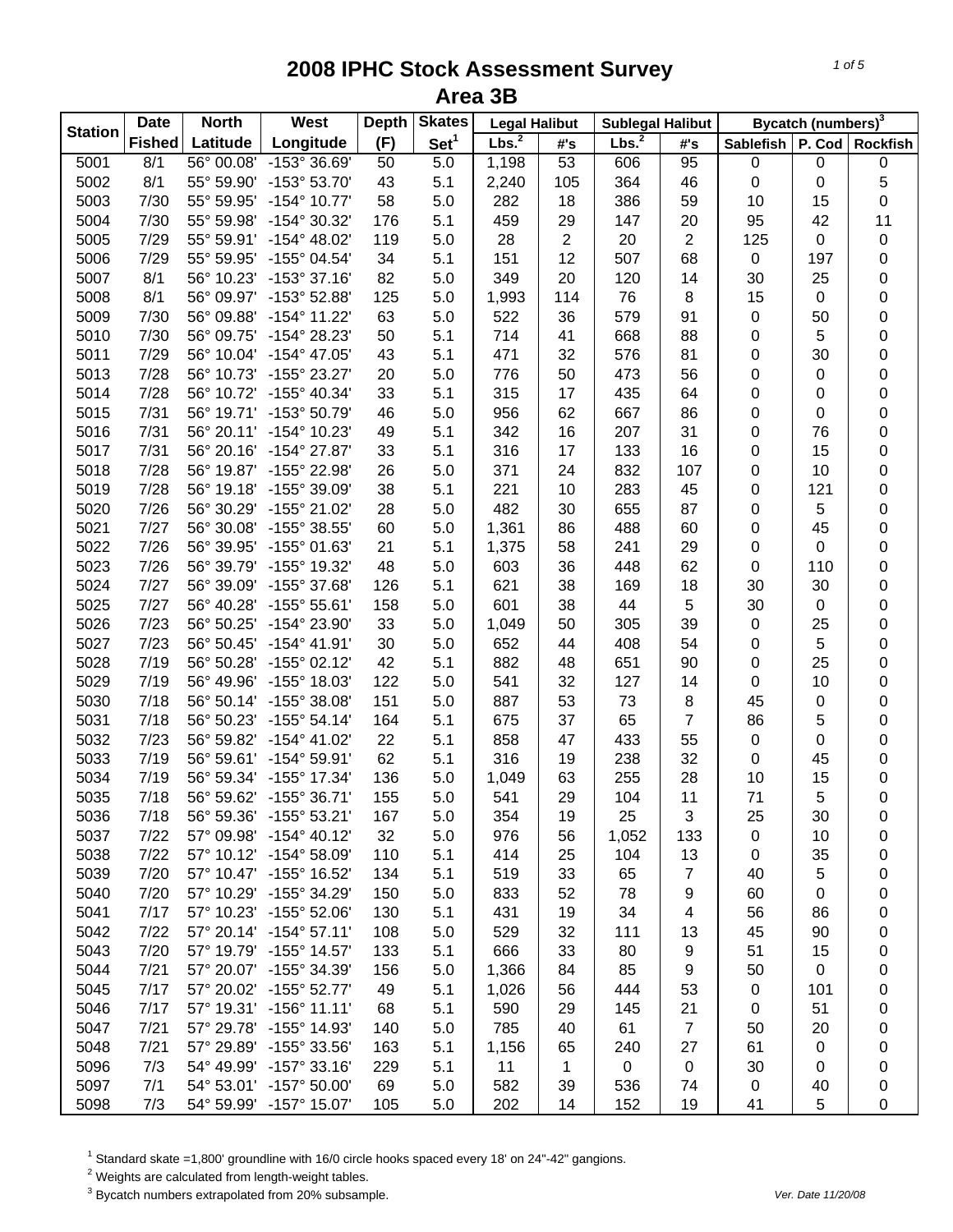| <b>Station</b> | <b>Date</b>      | <b>North</b> | West                    | <b>Depth</b>    | <b>Skates</b>    | <b>Legal Halibut</b> |     | <b>Sublegal Halibut</b> |           |                  | Bycatch (numbers) <sup>3</sup> |                 |
|----------------|------------------|--------------|-------------------------|-----------------|------------------|----------------------|-----|-------------------------|-----------|------------------|--------------------------------|-----------------|
|                | <b>Fished</b>    | Latitude     | Longitude               | (F)             | Set <sup>1</sup> | Lbs. <sup>2</sup>    | #'s | Lbs. <sup>2</sup>       | #'s       | <b>Sablefish</b> | P. Cod                         | <b>Rockfish</b> |
| 5100           | $\overline{7/3}$ | 55° 00.01'   | $-157^{\circ} 50.13'$   | $\overline{44}$ | $\overline{5.0}$ | 1,140                | 64  | 505                     | 73        | $\pmb{0}$        | 0                              | 20              |
| 5101           | 7/1              | 54° 59.94'   | -158° 06.93'            | 72              | 5.1              | 223                  | 13  | 483                     | 75        | 0                | 25                             | 0               |
| 5102           | 5/31             | 55° 10.00'   | $-156^{\circ}$ 22.18'   | 279             | 4.9              | 0                    | 0   | $\mathbf 0$             | $\pmb{0}$ | 83               | 0                              | 0               |
| 5103           | 5/31             | 55° 10.00'   | -156° 38.83'            | 292             | 5.0              | 0                    | 0   | $\pmb{0}$               | $\pmb{0}$ | 84               | 0                              | 5               |
| 5104           | 6/1              | 55° 10.01'   | $-156^{\circ} 57.07'$   | 85              | 5.0              | 537                  | 38  | 492                     | 61        | 0                | 74                             | 0               |
| 5105           | 6/1              | 55° 10.00'   | -157° 13.96'            | 61              | 4.9              | 482                  | 30  | 426                     | 71        | 0                | 82                             | 0               |
| 5106           | 6/30             | 55° 09.98'   | $-157^{\circ}$ 32.14'   | 46              | 5.0              | 628                  | 35  | 710                     | 93        | 0                | 5                              | 0               |
| 5107           | 6/30             | 55° 10.00'   | $-157^{\circ}$ 49.07'   | 43              | 5.0              | 171                  | 12  | 620                     | 98        | 0                | 5                              | 0               |
| 5108           | 6/30             | 55° 10.02'   | -158° 07.07'            | 55              | 5.0              | 418                  | 25  | 623                     | 99        | 0                | 10                             | 0               |
| 5109           | 5/31             | 55° 20.03'   | -156° 38.98'            | 66              | 5.0              | 672                  | 48  | 699                     | 101       | 0                | 140                            | 0               |
| 5110           | 6/1              | 55° 20.00'   | $-156^{\circ} 56.14'$   | 50              | 5.0              | 419                  | 29  | 1,021                   | 161       | 0                | 30                             | 0               |
| 5111           | 6/29             | 55° 20.00'   | $-157^{\circ}$ 14.07'   | 49              | 5.0              | 257                  | 11  | 631                     | 109       | 0                | 45                             | 0               |
| 5112           | 6/29             | 55° 20.00'   | $-157^{\circ}$ 31.04'   | 48              | 5.0              | 283                  | 18  | 486                     | 84        | 0                | 40                             | 0               |
| 5113           | 6/30             | 55° 19.94'   | $-157^{\circ}$ 48.97'   | 44              | 5.0              | 169                  | 9   | 455                     | 80        | 0                | 55                             | 0               |
| 5114           | 6/27             | 55° 20.05'   | -158° 05.99'            | 59              | 5.1              | 479                  | 29  | 531                     | 82        | 0                | 81                             | 0               |
| 5115           | 6/27             | 55° 20.00'   | -158° 24.07'            | 81              | 5.0              | 844                  | 53  | 453                     | 62        | 15               | 55                             | 0               |
| 5116           | 6/20             | 55° 29.96'   | -156° 37.84'            | 101             | 5.0              | 981                  | 57  | 133                     | 17        | 25               | 70                             | 0               |
| 5117           | 6/20             | 55° 29.98'   | -156° 54.97'            | 48              | 5.0              | 2,212                | 116 | 430                     | 53        | 0                | 153                            | 10              |
| 5118           | 6/29             | 55° 30.02'   | -157° 13.03'            | 48              | 5.0              | 1,330                | 82  | 639                     | 86        | 0                | 109                            | 0               |
| 5119           | 6/29             | 55° 29.94'   | -157° 31.02'            | 51              | 5.0              | 254                  | 16  | 227                     | 35        | 0                | 210                            | 0               |
| 5120           | 6/28             | 55° 29.49'   | $-157^{\circ}$ 48.01'   | 54              | 5.0              | 148                  | 8   | 466                     | 74        | 0                | 50                             | 0               |
| 5121           | 6/27             | 55° 30.00'   | $-158^{\circ}$ 06.04'   | 71              | 5.0              | 347                  | 21  | 314                     | 41        | 10               | 69                             | 0               |
| 5122           | 6/27             | 55° 30.00'   | -158° 24.03'            | 80              | 5.0              | 370                  | 26  | 128                     | 16        | $\pmb{0}$        | 183                            | 0               |
| 5123           | 6/20             |              | 55° 40.02' -156° 55.00' | 48              | 5.0              | 215                  | 13  | 828                     | 134       | 0                | 25                             | 0               |
| 5124           | 6/21             |              | 55° 40.01' -157° 13.00' | 47              | 5.0              | 293                  | 7   | 394                     | 74        | 0                | 55                             | 0               |
| 5125           | 6/28             | 55° 40.00'   | -157° 29.98'            | 55              | 5.0              | 330                  | 21  | 577                     | 92        | 0                | 55                             | 0               |
| 5126           | 6/28             | 55° 39.99'   | $-157^{\circ}$ 48.00'   | 73              | 5.0              | 331                  | 21  | 304                     | 40        | 0                | 74                             | 0               |
| 5127           | 6/28             | 55° 40.00'   | -158° 06.03'            | 70              | 5.0              | 621                  | 38  | 567                     | 69        | 0                | 84                             | 0               |
| 5128           | 6/24             | 55° 40.02'   | -158° 23.00'            | 73              | 5.1              | 477                  | 30  | 263                     | 36        | 0                | 76                             | 0               |
| 5129           | 6/24             | 55° 39.99'   | $-158^{\circ}$ 41.07'   | 50              | 5.0              | 200                  | 16  | 1,005                   | 161       | 0                | 0                              | 0               |
| 5130           | 6/21             | 55° 49.73'   | $-157^{\circ}$ 12.18'   | 55              | 5.0              | 224                  | 12  | 479                     | 68        | 0                | 95                             | 0               |
| 5131           | 6/22             | 55° 49.90'   | $-157^{\circ}$ 30.05'   | 56              | 5.0              | 255                  | 15  | 426                     | 67        | 0                | 120                            | 0               |
| 5132           | 6/23             |              | 55° 50.04' -157° 48.02' | 66              | 5.0              | 672                  | 47  | 827                     | 110       | 0                | 35                             | 0               |
| 5133           | 6/23             |              | 55° 49.97' -158° 04.97' | 45              | 5.1              | 522                  | 21  | 843                     | 134       | $\mathbf 0$      | 5                              | 0               |
| 5134           | 6/24             |              | 55° 50.01' -158° 22.99' | 60              | 4.9              | 610                  | 33  | 540                     | 84        | 0                | 53                             | 0               |
| 5135           | 6/22             |              | 56° 00.01' -157° 28.96' | 64              | 4.9              | 351                  | 25  | 751                     | 100       | 0                | 137                            | 0               |
| 5136           | 6/23             |              | 56° 00.01' -157° 47.00' | 69              | 5.0              | 139                  | 10  | 263                     | 34        | 0                | 64                             | 0               |
| 5137           | 6/23             |              | 55° 59.99' -158° 05.15' | 48              | 5.0              | 925                  | 43  | 413                     | 60        | 0                | 20                             | 0               |
| 5138           | 6/2              |              | 56° 10.00' -157° 47.11' | 93              | 5.0              | 1,355                | 53  | 126                     | 16        | 0                | 121                            | 0               |
| 5139           | 6/2              |              | 56° 10.00' -158° 05.07' | 32              | 4.9              | 752                  | 34  | 106                     | 15        | 0                | 54                             | 0               |
| 5140           | 6/2              |              | 56° 19.88' -158° 04.00' | 35              | 4.9              | 940                  | 45  | 229                     | 30        | 0                | 29                             | 0               |
| 5142           | 7/29             |              | 54° 29.97' -159° 17.06' | 79              | 5.0              | 247                  | 17  | 337                     | 50        | 30               | 125                            | 0               |
| 5143           | 7/29             | 54° 29.95'   | -159° 33.98'            | 61              | 5.0              | 1,258                | 85  | 707                     | 84        | $\boldsymbol{0}$ | 186                            | 5               |
| 5144           | 7/29             | 54° 29.98'   | $-159^{\circ} 51.02'$   | 65              | 5.0              | 203                  | 15  | 504                     | 88        | 0                | 64                             | 0               |
| 5145           | 6/12             | 54° 30.00'   | $-160^{\circ}$ 09.74'   | 67              | 4.9              | 485                  | 33  | 401                     | 54        | 0                | 84                             | 0               |
| 5146           | 6/2              | 54° 39.83'   | $-158^{\circ}$ 24.97'   | 123             | 5.0              | 650                  | 41  | 580                     | 75        | 93               | 10                             | 0               |
| 5147           | 7/28             | 54° 39.96'   | $-158^{\circ}$ 42.16'   | 56              | 5.0              | 1,420                | 89  | 345                     | 44        | 0                | 175                            | 25              |
| 5148           | 7/28             | 54° 39.99'   | $-159^{\circ}$ 00.41'   | 50              | 5.0              | 984                  | 56  | 609                     | 82        | 0                | 84                             | $\pmb{0}$       |
| 5149           | 7/28             |              | 54° 39.97' -159° 17.33' | 40              | 5.0              | 704                  | 48  | 601                     | 86        | 0                | 20                             | 0               |
| 5150           | 7/29             |              | 54° 40.00' -159° 34.16' | 34              | 5.0              | 351                  | 26  | 718                     | 89        | $\pmb{0}$        | 45                             | 5               |

 $^1$  Standard skate =1,800' groundline with 16/0 circle hooks spaced every 18' on 24"-42" gangions.<br><sup>2</sup> Weights are calculated from length-weight tables.

3 Bycatch numbers extrapolated from 20% subsample. *Ver. Date 11/20/08*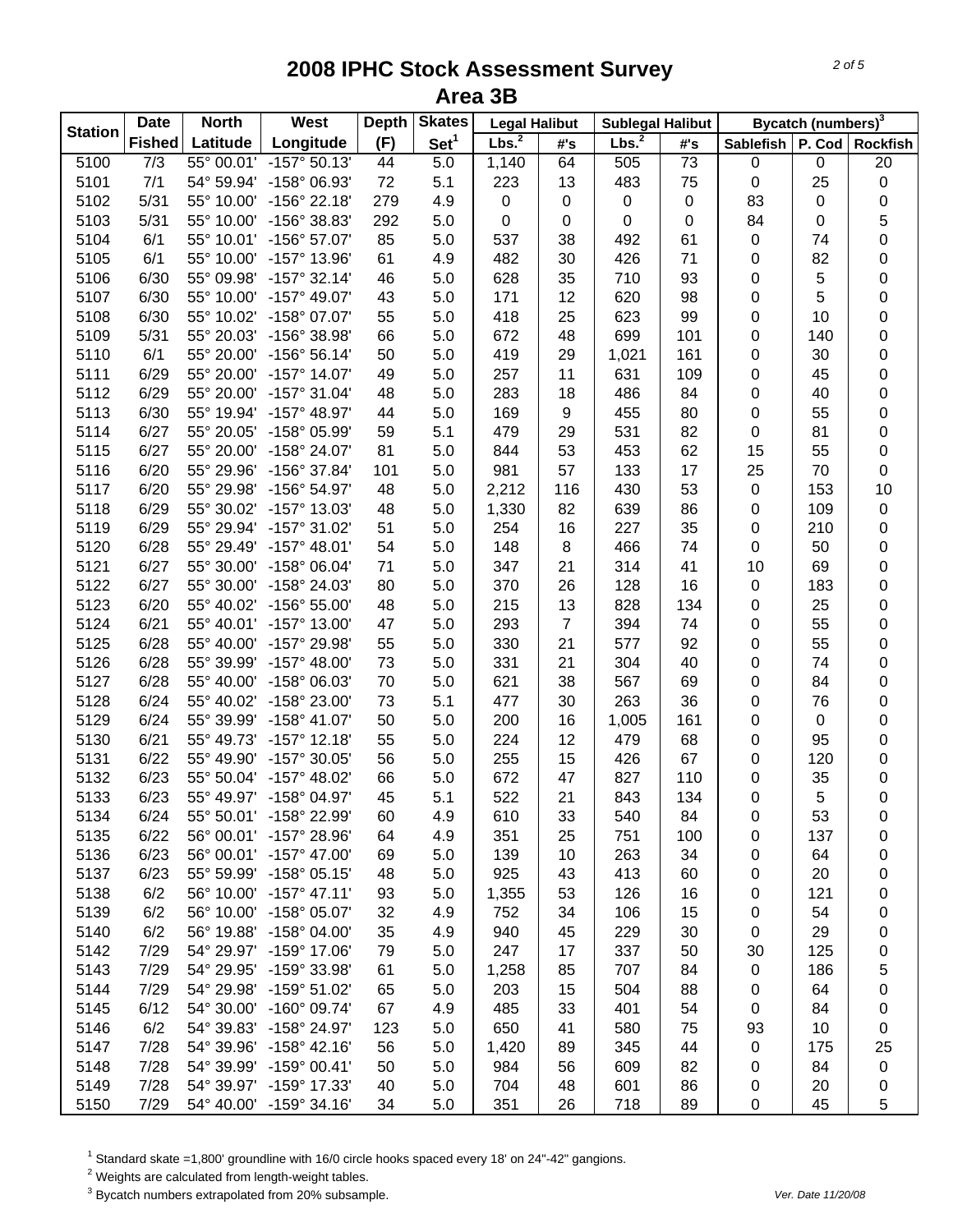| <b>Station</b> | <b>Date</b>   | <b>North</b> | West                  | <b>Depth</b> | <b>Skates</b>    | <b>Legal Halibut</b> |                | <b>Sublegal Halibut</b> |                 |                  | Bycatch (numbers) <sup>3</sup> |                 |
|----------------|---------------|--------------|-----------------------|--------------|------------------|----------------------|----------------|-------------------------|-----------------|------------------|--------------------------------|-----------------|
|                | <b>Fished</b> | Latitude     | Longitude             | (F)          | Set <sup>1</sup> | Lbs. <sup>2</sup>    | #'s            | Lbs. <sup>2</sup>       | #'s             | <b>Sablefish</b> | P. Cod                         | <b>Rockfish</b> |
| 5151           | 6/11          | 54° 40.00'   | $-159^{\circ} 52.12'$ | 42           | 4.9              | 876                  | 41             | 415                     | $\overline{55}$ | $\pmb{0}$        | 113                            | 0               |
| 5152           | 6/11          | 54° 40.25'   | -160° 09.00'          | 49           | 5.0              | 715                  | 47             | 619                     | 87              | 0                | 114                            | 0               |
| 5153           | 6/2           | 54° 49.99'   | -158° 07.82'          | 63           | 5.0              | 1,331                | 86             | 963                     | 136             | 0                | 70                             | 0               |
| 5154           | 6/2           | 54° 49.84'   | -158° 25.02'          | 110          | 5.1              | 849                  | 55             | 476                     | 64              | 76               | 30                             | 0               |
| 5155           | 7/27          | 54° 50.00'   | $-158^{\circ}$ 42.05' | 55           | 5.0              | 795                  | 41             | 813                     | 148             | 0                | 59                             | 0               |
| 5156           | 7/27          | 54° 50.03'   | -158° 59.88'          | 40           | 5.1              | 208                  | 13             | 652                     | 121             | 0                | 14                             | 0               |
| 5157           | 6/11          | 54° 50.00'   | $-159^{\circ} 51.67'$ | 29           | 4.9              | 228                  | $\overline{7}$ | 57                      | 9               | 0                | 335                            | 0               |
| 5158           | 6/11          | 54° 50.00'   | $-160^{\circ}$ 08.84' | 38           | 4.9              | 473                  | 22             | 234                     | 34              | 0                | 103                            | $\mathbf 0$     |
| 5159           | 7/30          | 54° 49.95'   | -160° 26.02'          | 46           | 5.0              | 251                  | 17             | 264                     | 44              | 0                | 165                            | $\mathbf 0$     |
| 5160           | 6/3           | 54° 59.84'   | -158° 24.97'          | 115          | 4.9              | 1,040                | 64             | 262                     | 32              | 112              | 19                             | 10              |
| 5161           | 6/3           | 54° 59.97'   | $-158^{\circ}$ 42.01' | 70           | 4.9              | 844                  | 50             | 562                     | 86              | 0                | 58                             | 0               |
| 5162           | 6/4           | 54° 59.99'   | -158° 59.22'          | 47           | 5.0              | 403                  | 12             | 145                     | 26              | 0                | 228                            | 0               |
| 5163           | 7/27          | 54° 59.49'   | $-159°$ 17.12'        | 22           | 5.0              | 302                  | 12             | 149                     | 22              | 0                | 15                             | $\pmb{0}$       |
| 5164           | 7/30          | 54° 59.99'   | -160° 27.34'          | 63           | 5.0              | 822                  | 61             | 910                     | 129             | 0                | 35                             | 0               |
| 5165           | 7/30          | 55° 00.10'   | $-160^{\circ}$ 43.95' | 49           | 5.0              | 553                  | 39             | 1,249                   | 182             | 0                | 15                             | $\bf{0}$        |
| 5166           | 6/3           | 55° 10.01'   | -158° 24.02'          | 100          | 5.0              | 759                  | 44             | 474                     | 60              | 5                | 65                             | 0               |
| 5167           | 6/3           | 55° 09.99'   | -158° 41.83'          | 111          | 5.0              | 1,901                | 112            | 453                     | 55              | 0                | 74                             | 0               |
| 5168           | 6/4           | 55° 09.98'   | $-158^{\circ} 58.80'$ | 77           | 4.9              | 722                  | 43             | 562                     | 81              | 0                | 25                             | 0               |
| 5169           | 6/4           | 55° 10.02'   | -159° 16.96'          | 37           | 5.0              | 759                  | 32             | 180                     | 25              | 0                | 144                            | 0               |
| 5170           | 6/5           | 55° 20.00'   | $-158^{\circ}$ 42.12' | 101          | 4.9              | 1,193                | 61             | 413                     | 49              | 15               | 83                             | 0               |
| 5171           | 6/5           | 55° 19.98'   | -158° 59.21'          | 103          | 4.9              | 1,518                | 88             | 380                     | 50              | 5                | 44                             | 0               |
| 5172           | 6/7           | 55° 19.92'   | -159° 16.95'          | 98           | 4.9              | 1,359                | 75             | 424                     | 55              | 0                | 74                             | 0               |
| 5173           | 6/7           | 55° 20.02'   | -159° 33.89'          | $77 \,$      | 4.9              | 930                  | 51             | 358                     | 46              | 0                | 87                             | 0               |
| 5174           | 6/8           | 55° 20.05'   | -159° 51.97'          | 46           | 4.9              | 457                  | 28             | 339                     | 46              | 0                | 54                             | 0               |
| 5175           | 6/5           | 55° 29.99'   | -158° 40.98'          | 89           | 4.9              | 979                  | 59             | 495                     | 66              | 0                | 63                             | 0               |
| 5176           | 6/5           | 55° 29.91'   | -158° 58.99'          | 60           | 4.9              | 413                  | 24             | 609                     | 100             | 0                | 20                             | 0               |
| 5177           | 6/7           | 55° 29.93'   | -159° 17.02'          | 68           | 5.0              | 601                  | 37             | 574                     | 86              | 0                | 94                             | 0               |
| 5178           | 6/7           | 55° 29.82'   | $-159°34.17'$         | 93           | 5.0              | 925                  | 47             | 417                     | 56              | 0                | 158                            | 0               |
| 5179           | 6/8           | 55° 30.07'   | -159° 51.95'          | 93           | 5.0              | 1,192                | 70             | 711                     | 89              | 0                | 35                             | $\pmb{0}$       |
| 5181           | 6/6           | 55° 40.01'   | -158° 59.33'          | 85           | 4.9              | 716                  | 47             | 433                     | 57              | 0                | 166                            | 0               |
| 5182           | 6/6           | 55° 40.00'   | $-159^{\circ}$ 17.12' | 56           | 4.9              | 391                  | 22             | 402                     | 57              | 0                | 83                             | 0               |
| 5183           | 6/8           | 55° 40.01'   | -159° 52.07'          | 72           | 5.0              | 1,012                | 41             | 306                     | 36              | 0                | 89                             | 0               |
| 5184           | 6/6           | 55° 49.97'   | -158° 59.33'          | 69           | 4.9              | 755                  | 36             | 420                     | 57              | 0                | 163                            | 0               |
| 5185           | 6/6           | 55° 50.23'   | $-159^{\circ}$ 16.91' | 29           | 4.9              | 664                  | 23             | 292                     | 40              | 0                | 98                             | $\mathbf 0$     |
| 5186           | 6/17          | 54° 00.00'   | $-163^\circ$ 14.87'   | 47           | 5.0              | 446                  | 32             | 494                     | 66              | 0                | 50                             | 0               |
| 5187           | 6/17          | 53° 59.99'   | -163° 32.30'          | 56           | 5.0              | 215                  | 16             | 298                     | 41              | 0                | 50                             | 0               |
| 5188           | 6/17          | 54° 00.00'   | $-163^{\circ}$ 49.12' | 52           | 5.0              | 39                   | 3              | 89                      | 15              | 0                | 95                             | 0               |
| 5189           | 6/13          | 54° 10.00'   | $-161°34.08'$         | 72           | 4.9              | 62                   | 5              | 275                     | 47              | 15               | 44                             | 0               |
| 5190           | 6/16          | 54° 09.99'   | $-161°51.16'$         | 45           | 4.9              | 1,064                | 69             | 517                     | 60              | 0                | 87                             | 5               |
| 5191           | 6/16          | 54° 10.00'   | $-162^{\circ}$ 08.06' | 46           | 5.0              | 1,340                | 84             | 431                     | 52              | 0                | 168                            | $\mathbf 0$     |
| 5192           | 7/23          | 54° 10.00'   | -162° 24.97'          | 91           | 5.0              | 21                   | 1              | 135                     | 21              | 65               | 15                             | 5               |
| 5193           | 6/17          | 54° 10.00'   | -163° 49.92'          | 49           | 5.0              | 238                  | 18             | 229                     | 33              | $\boldsymbol{0}$ | 144                            | 0               |
| 5194           | 6/12          | 54° 19.98'   | -160° 08.34'          | 174          | 4.9              | 64                   | 5              | 29                      | 3               | 40               | 0                              | 15              |
| 5195           | 6/12          | 54° 19.99'   | $-160^{\circ}$ 25.81' | 69           | 5.0              | 421                  | 30             | 517                     | 79              | 0                | 118                            | 0               |
| 5196           | 6/14          | 54° 20.00'   | $-160^{\circ}$ 43.23' | 58           | 5.0              | 378                  | 24             | 203                     | 26              | 0                | 265                            | 0               |
| 5197           | 6/14          | 54° 20.00'   | $-160^{\circ}$ 59.72' | 70           | 5.0              | 369                  | 26             | 206                     | 29              | 0                | 79                             | 0               |
| 5198           | 6/13          | 54° 20.00'   | $-161^{\circ}$ 16.70' | 59           | 4.9              | 678                  | 44             | 491                     | 60              | 0                | 121                            | 0               |
| 5199           | 6/13          | 54° 20.00'   | $-161°34.22'$         | 79           | 4.9              | 438                  | 33             | 420                     | 51              | 24               | 53                             | 0               |
| 5200           | 6/16          | 54° 20.00'   | $-161°51.09'$         | 40           | 5.0              | 955                  | 55             | 575                     | 72              | $\pmb{0}$        | 113                            | 10              |
| 5201           | 6/16          | 54° 19.90'   | $-162^{\circ}$ 08.48' | 32           | 5.0              | 810                  | 41             | 276                     | 35              | $\boldsymbol{0}$ | 50                             | $\mathbf 0$     |

 $^1$  Standard skate =1,800' groundline with 16/0 circle hooks spaced every 18' on 24"-42" gangions.<br><sup>2</sup> Weights are calculated from length-weight tables.

3 Bycatch numbers extrapolated from 20% subsample. *Ver. Date 11/20/08*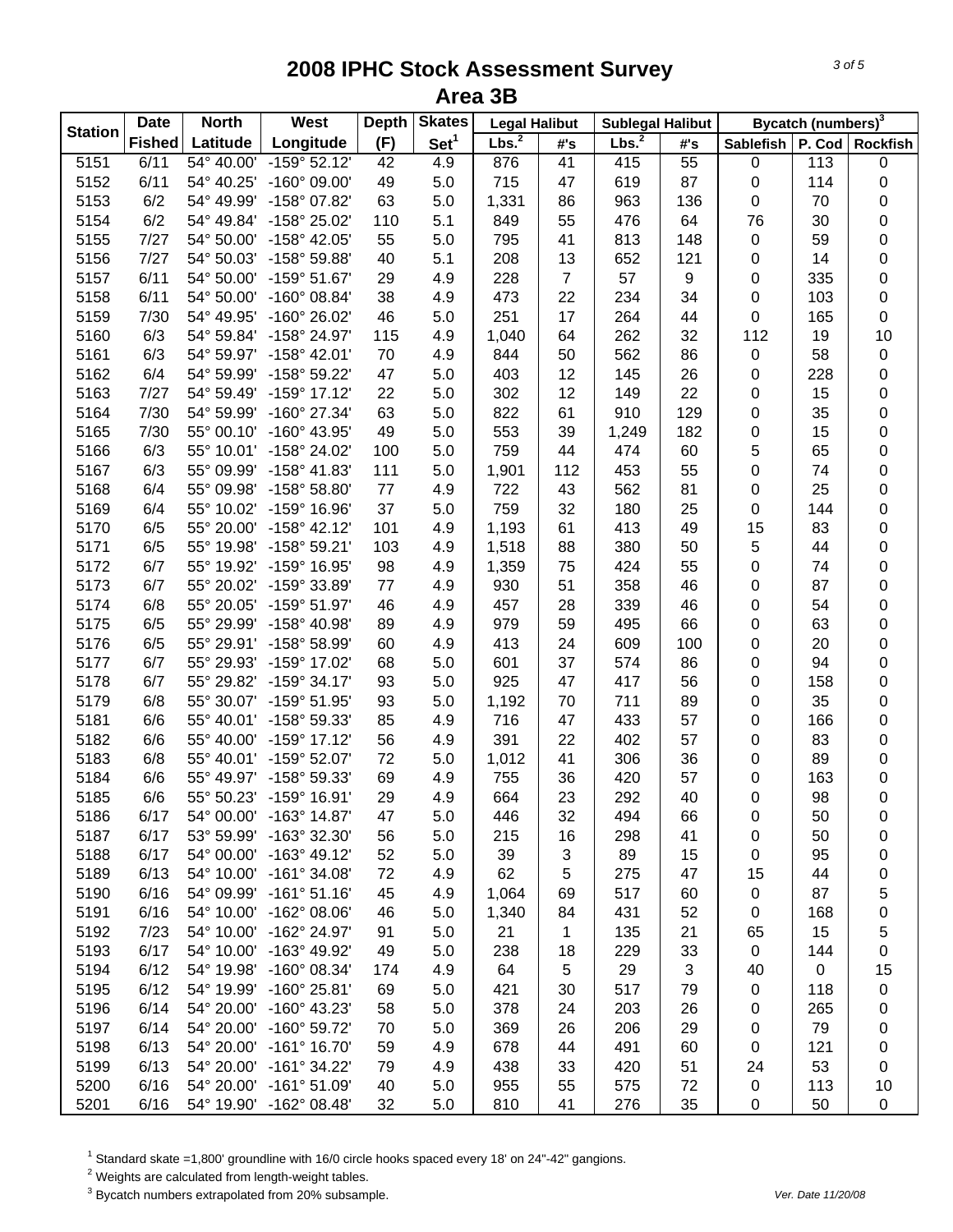| <b>Station</b> | <b>Date</b>   | <b>North</b> | West                    | <b>Depth</b> | <b>Skates</b>    | <b>Legal Halibut</b> |     | <b>Sublegal Halibut</b> |                 |                  | Bycatch (numbers) <sup>3</sup> |                 |
|----------------|---------------|--------------|-------------------------|--------------|------------------|----------------------|-----|-------------------------|-----------------|------------------|--------------------------------|-----------------|
|                | <b>Fished</b> | Latitude     | Longitude               | (F)          | Set <sup>1</sup> | Lbs. <sup>2</sup>    | #'s | Lbs. <sup>2</sup>       | #'s             | <b>Sablefish</b> | P. Cod                         | <b>Rockfish</b> |
| 5202           | 7/21          | 54° 20.00'   | -163° 17.05'            | 27           | $\overline{5.0}$ | 1,093                | 69  | 670                     | $\overline{82}$ | $\pmb{0}$        | 95                             | $\pmb{0}$       |
| 5203           | 7/21          | 54° 19.94'   | -163° 33.95'            | 61           | 5.0              | 425                  | 31  | 254                     | 32              | 0                | 277                            | 0               |
| 5204           | 7/20          | 54° 19.98'   | -163° 50.90'            | 63           | 5.0              | 294                  | 22  | 625                     | 87              | 0                | 129                            | 0               |
| 5205           | 7/20          | 54° 20.00'   | $-164^{\circ}$ 09.00'   | 51           | 5.0              | 39                   | 3   | 458                     | 89              | 0                | 145                            | 0               |
| 5206           | 6/12          | 54° 30.00'   | -160° 26.20'            | 81           | 5.0              | 271                  | 18  | 365                     | 49              | 0                | 145                            | 0               |
| 5207           | 6/14          | 54° 30.00'   | $-160^{\circ}$ 41.75'   | $77 \,$      | 5.0              | 248                  | 16  | 268                     | 36              | 0                | 153                            | 0               |
| 5208           | 6/14          | 54° 30.00'   | -160° 59.80'            | 72           | 4.9              | 299                  | 20  | 548                     | 79              | 0                | 64                             | 0               |
| 5209           | 6/15          | 54° 30.00'   | $-161^{\circ}$ 18.10'   | 65           | 5.0              | 255                  | 16  | 563                     | 86              | 0                | 109                            | 0               |
| 5210           | 6/15          | 54° 30.00'   | -161° 35.59'            | 36           | 4.9              | 297                  | 20  | 464                     | 69              | 0                | 132                            | 0               |
| 5211           | 6/15          | 54° 30.03'   | $-161°51.73'$           | $77 \,$      | 5.0              | 517                  | 35  | 357                     | 52              | 0                | 94                             | 0               |
| 5212           | 7/24          | 54° 30.02'   | -162° 09.00'            | 78           | 5.0              | 748                  | 52  | 791                     | 100             | 0                | 54                             | 0               |
| 5213           | 7/24          | 54° 29.99'   | -162° 25.80'            | 80           | 5.0              | 703                  | 41  | 488                     | 65              | 0                | 15                             | 0               |
| 5214           | 7/21          | 54° 29.99'   | -163° 18.02'            | 39           | 5.0              | 565                  | 39  | 699                     | 98              | 0                | 0                              | 0               |
| 5215           | 7/21          | 54° 29.95'   | -163° 35.00'            | 55           | 5.0              | 92                   | 7   | 590                     | 99              | 0                | 25                             | 0               |
| 5216           | 7/20          | 54° 29.94'   | -163° 52.99'            | 50           | 5.0              | 162                  | 12  | 938                     | 145             | 0                | 55                             | 5               |
| 5217           | 7/20          | 54° 30.09'   | $-164^{\circ}$ 10.00'   | 51           | 5.0              | 115                  | 8   | 571                     | 86              | 0                | 140                            | 0               |
| 5218           | 7/31          | 54° 39.97'   | -160° 25.95'            | 56           | 5.0              | 699                  | 45  | 944                     | 145             | 0                | 40                             | 0               |
| 5219           | 7/31          | 54° 39.98'   | $-160^{\circ}$ 43.33'   | 52           | 5.1              | 1,404                | 94  | 1,146                   | 149             | 0                | 56                             | 0               |
| 5220           | 7/31          | 54° 40.00'   | $-161°01.08'$           | 51           | 5.0              | 964                  | 53  | 718                     | 107             | 0                | 141                            | 0               |
| 5221           | 8/1           | 54° 39.91'   | $-161^{\circ}$ 17.98'   | 74           | 5.0              | 312                  | 25  | 992                     | 138             | 0                | 50                             | $\pmb{0}$       |
| 5222           | 8/1           | 54° 39.99'   | $-161°35.20'$           | 35           | 5.1              | 716                  | 40  | 603                     | 83              | 0                | 61                             | 15              |
| 5223           | 6/15          | 54° 40.00'   | $-161^{\circ}$ 52.84'   | 37           | 5.0              | 264                  | 12  | 134                     | 23              | 0                | 181                            | $\pmb{0}$       |
|                | 7/22          | 54° 39.98'   | $-162^{\circ}$ 44.00'   | 47           | 5.0              | 133                  | 10  | 419                     | 63              | 0                | 0                              |                 |
| 5224           | 7/30          | 54° 49.98'   | $-160^{\circ}$ 44.00'   |              | 5.0              | 343                  |     |                         |                 |                  |                                | 0               |
| 5225           |               |              |                         | 55           |                  |                      | 27  | 1,283                   | 190             | 0                | 60                             | 0               |
| 5226           | 7/31          | 54° 50.03'   | $-161^{\circ}$ 00.92'   | 56           | 5.0              | 242                  | 18  | 932                     | 140             | 0                | $\boldsymbol{0}$               | 0               |
| 5227           | 8/1           | 54° 49.94'   | -161° 17.97'            | 55           | 5.0              | 56                   | 4   | 541                     | 85              | 0                | 20                             | 0               |
| 5228           | 8/1           | 54° 50.00'   | $-161°36.26'$           | 40           | 5.0              | 308                  | 21  | 678                     | 100             | 0                | 50                             | 0               |
| 5229           | 7/22          | 54° 50.00'   | -162° 44.94'            | 27           | 5.0              | 604                  | 31  | 214                     | 32              | 0                | 35                             | 0               |
| 5230           | 7/22          | 54° 50.01'   | $-163^{\circ}$ 03.13'   | 46           | 5.0              | 978                  | 63  | 811                     | 113             | 0                | 50                             | 0               |
| 5231           | 8/2           | 54° 59.98'   | $-161°01.05'$           | 53           | 5.0              | 733                  | 43  | 664                     | 96              | 0                | 45                             | 5               |
| 5232           | 8/2           | 55° 00.03'   | $-161^{\circ}$ 19.00'   | 42           | 5.0              | 320                  | 20  | 576                     | 83              | 0                | 50                             | 0               |
| 5233           | 8/2           | 55° 09.79'   | $-161^{\circ}$ 01.98'   | 76           | 5.0              | 414                  | 22  | 1,058                   | 148             | 0                | 30                             | $\pmb{0}$       |
| 5234           | 5/30          |              | 55° 20.01' -156° 03.29' | 152          | 5.0              | 1,217                | 73  | 84                      | 9               | 116              | 0                              | 25              |
| 5235           | 5/30          |              | 55° 20.02' -156° 20.96' | 95           | 5.0              | 1,258                | 82  | 631                     | 80              | $\pmb{0}$        | 60                             | $\pmb{0}$       |
| 5236           | 5/29          |              | 55° 30.13' -155° 44.98' | 119          | 4.9              | 945                  | 60  | 478                     | 65              | 0                | 25                             | 0               |
| 5237           | 5/29          |              | 55° 30.01' -156° 02.91' | 111          | 4.9              | 477                  | 28  | 331                     | 47              | 63               | 5                              | 0               |
| 5238           | 5/30          |              | 55° 30.11' -156° 20.02' | 119          | 5.0              | 992                  | 60  | 408                     | 50              | 10               | 114                            | 0               |
| 5239           | 5/28          |              | 55° 40.03' -155° 26.00' | 100          | 5.0              | 867                  | 54  | 409                     | 51              | 0                | 10                             | 0               |
| 5240           | 5/29          |              | 55° 40.00' -155° 44.04' | 69           | 4.9              | 789                  | 49  | 473                     | 68              | 0                | 118                            | 0               |
| 5241           | 6/16          | 55° 39.89'   | $-156^{\circ}$ 02.02'   | 125          | 5.0              | 572                  | 33  | 68                      | 9               | 155              | 5                              | 0               |
| 5242           | 6/16          | 55° 39.83'   | $-156^{\circ}$ 18.96'   | 140          | 5.0              | 268                  | 12  | 88                      | 12              | 130              | 0                              | 0               |
| 5243           | 6/15          | 55° 40.00'   | -156° 37.20'            | 131          | 5.0              | 716                  | 39  | 243                     | 30              | 55               | 20                             | 0               |
| 5244           | 5/28          | 55° 50.02'   | -155° 07.00'            | 65           | 5.0              | 832                  | 51  | 707                     | 102             | 0                | 0                              | 0               |
| 5245           | 5/28          | 55° 50.00'   | -155° 24.93'            | 27           | 4.9              | 790                  | 43  | 347                     | 44              | 0                | 68                             | 0               |
| 5246           | 6/16          | 55° 49.99'   | $-156^{\circ}$ 01.10'   | 58           | 5.0              | 856                  | 41  | 388                     | 57              | 0                | 79                             | 0               |
| 5247           | 6/15          | 55° 49.98'   | -156° 19.07'            | 131          | 4.9              | 325                  | 20  | 98                      | 13              | 93               | 0                              | 0               |
| 5248           | 6/15          |              | 55° 49.94' -156° 35.96' | 125          | 5.0              | 410                  | 24  | 68                      | 10              | 120              | 10                             | 0               |
| 5249           | 6/21          |              | 55° 50.02' -156° 54.20' | 76           | 5.0              | 797                  | 52  | 347                     | 45              | 0                | 129                            | 0               |
| 5250           | 6/17          |              | 55° 59.94' -155° 42.02' | 26           | 5.0              | 172                  | 12  | 663                     | 92              | 0                | 25                             | 0               |
| 5251           | 6/17          |              | 55° 59.99' -156° 00.02' | 42           | 5.0              | 373                  | 24  | 665                     | 108             | 0                | 15                             | 0               |

 $^1$  Standard skate =1,800' groundline with 16/0 circle hooks spaced every 18' on 24"-42" gangions.<br><sup>2</sup> Weights are calculated from length-weight tables.

3 Bycatch numbers extrapolated from 20% subsample. *Ver. Date 11/20/08*